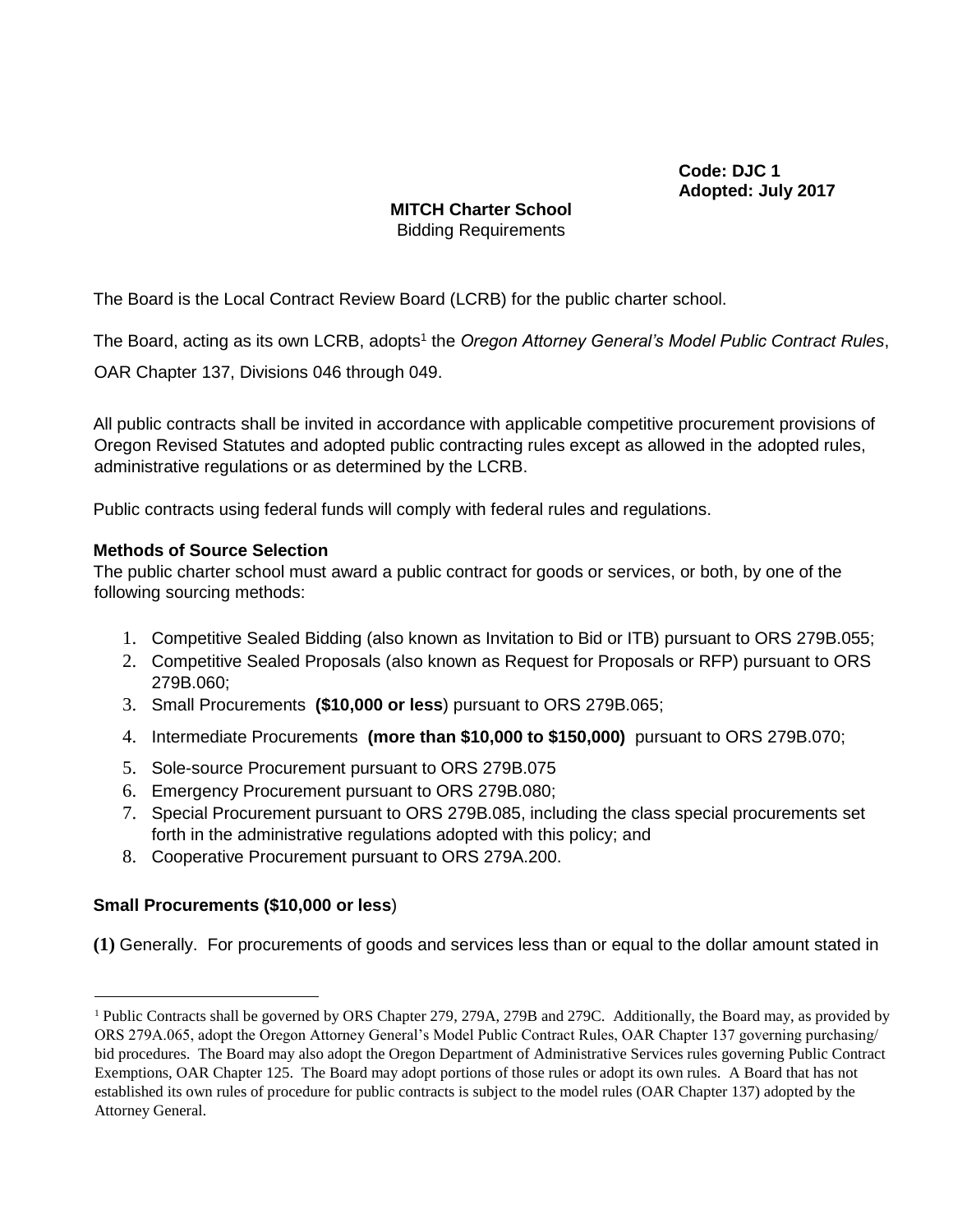ORS 279B.065, currently, amounts **\$10,000 and less,** the public charter school may award a contract as a small procurement **in any manner deemed practical or convenient** by the public charter school, including by **direct selection** or award.

**(2)** Amendments. The public charter school may amend a contract awarded as Small Procurement in accordance with *Oregon Attorney General's Model Public Contract Rules* .

**(3)** No Fragmentation. A procurement may not be artificially divided or fragmented so as to constitute a small procurement. ORS 279B.065(2).

## **Intermediate Procurements (>\$10,000 to \$150,000)**

**(1)** Generally. For procurements of goods and services greater than the dollar amount stated in ORS

279B.065 **(greater than \$10,000)** and less than or equal to the higher dollar amount stated in ORS 279B.070, **(\$150,000)** the public charter school may award a contract as an Intermediate Procurement pursuant to ORS 279B.070.

- **(2)** Intermediate Solicitation Process. When conducting Intermediate Procurement, the public charter school shall seek at least **three informally solicited competitive price quotes or competitive proposals** from prospective contractors. The public charter school shall keep a **written record** of the sources of the quotes or proposals received. If three quotes or proposals are not reasonably available, fewer will suffice, but the public charter school shall make a written record of the effort made to obtain the quotes or proposals.
- **(3)** Negotiations. The public charter school may negotiate with a prospective contractor who offers to provide goods or services in response to an Intermediate Procurement to clarify its quote or offer or to effect modifications that will make the quote or offer more advantageous to the public charter school.
- **(4)** Award. If a contract is awarded, the public charter school shall award the contract to the offeror whose quote or proposal will best serve the interests of the public charter school, taking into account price as well as considerations including, but not limited to, experience, expertise, product functionality, suitability for a particular purpose, and contractor responsibility under ORS 279B.110.
- **(5)** Amendments. The public charter school may amend a contract awarded as Intermediate Procurement in accordance with *Oregon Attorney General's Model Public Contract Rules*.
- **(6)** No Fragmentation. Procurement may not be artificially divided or fragmented so as to constitute Intermediate Procurement. ORS 279B.070(2).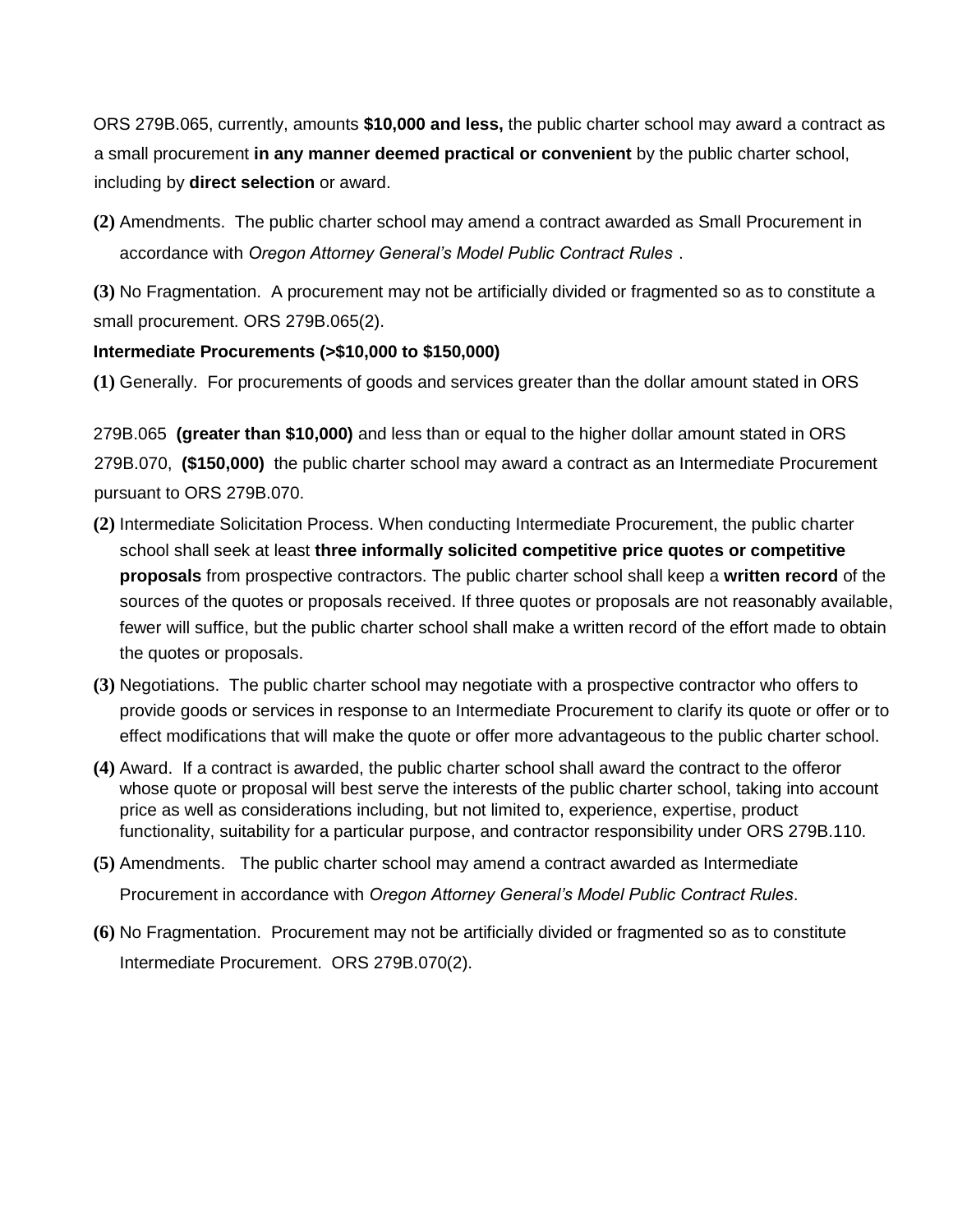# **Competitive Sealed Bidding (also known as Invitation to Bid or ITB)**; **Competitive Sealed Proposals (also known as Request for Proposals or RFP**)

For procurements of goods and services **greater than \$150,000** (and not awarded as an emergency, special or sole source procurement), the public charter school will award a contract by following the requirements of the Competitive Sealed Bidding (ITB) and Competitive Sealed Proposals (RFP) as set forth by the *Oregon Attorney General's Model Public Contract Rules* and pursuant to ORS 279B.055 or ORS 279B.060. The public charter school will contact legal counsel for procurements required to be awarded through Competitive Sealed Bidding or Competitive Sealed Proposals.

### **Emergency Procurements**

**(1)** Generally. The Executive Director may award a public contract as Emergency Procurement. The Executive Director will document the nature of the emergency and describe the method used for selection of the particular contractor. ORS 279B.080.

**(2) Construction Services.** For Emergency Procurement of construction services that are not Public Improvements, the public charter school shall ensure competition for a contract for the Emergency Work that is reasonable and appropriate under the emergency circumstances. In conducting the procurement, the public charter school shall set a solicitation time period that the Executive Director determines to be reasonable under the emergency circumstances, and may issue written or oral requests for offers or make direct appointments without competition in cases of extreme necessity.

#### **Special Procurements**

The Board shall approve special procurements pursuant to ORS 279B.085 and exemptions of construction services pursuant to ORS 279C.335. The Board's Administrative regulation, Special Procurements and Exemptions for Competitive Bidding further describe Special Procurements and exemptions adopted by the public charter school.

### **Sole Source Procurements**

The Executive Director or designee is delegated the authority to determine in writing that goods or services, or class of goods or services are available from only one source pursuant to ORS 279B.075. The determination must be based on written findings that may include information that:

- **(a)** The efficient utilization of existing goods or services requires the acquisition of compatible goods or services;
- **(b)**The goods or services required for the exchange of software or data with other public or private

agencies are available from only one source;

- **(c)** The goods or services are for use in a pilot or an experimental project; or
- **(d)** other findings that support the conclusion that the goods or services are available from only one source. **Public Notice.** If the contract amount is greater than \$150,000, the public charter school shall give public notice of the Executive Director's determination that the goods or services or class of goods or services are available from only one source. The public charter school shall publish such notice in a manner similar to public notice of Competitive Sealed Bids under ORS 279B.055(4). The